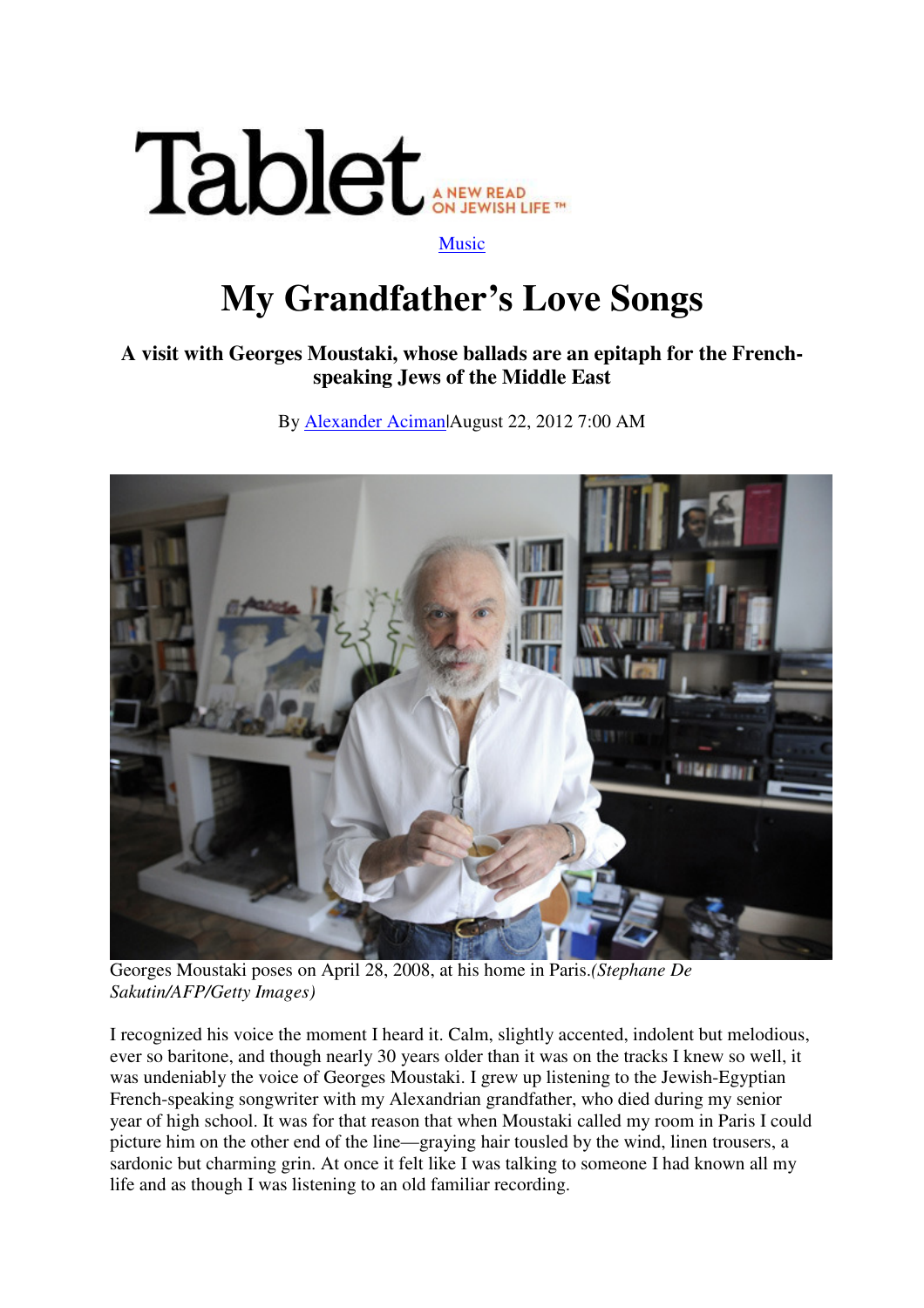Several days earlier I had begged the French editor of my book—also a well-connected editor at *Le Nouvel Observateur*—to help me contact him. Although she hesitantly agreed, she also confessed that she did not know the right people and that it didn't seem hopeful. Forty-eight hours later, she sent a note to inform me that after a great deal of work she had finally been able to come through for me. So, there I was, at 11 at night, gracelessly strumming an antique guitar, when Moustaki called. "Look," he said. "I'm tired right now, but why don't you come by next Tuesday at 5?"

Today Georges Moustaki is one the last living French folk songwriters of the 1950s to 1970s, known as *chansonniers*; these musicians were often classically trained and wrote highly literary and poetic lyrics. His story also epitomizes the journeys and trajectories of a very large population of Mediterranean Jews who found themselves in Alexandria, the cosmopolitan port city that offered trading opportunities, economic prosperity, and perhaps most important, the European culture the former colony still maintained. Moustaki and his family, like mine, and like many other Mediterranean Jewish families, spoke French. In the late 19th century a group of influential Parisian Jews came together and founded the *Alliance Israélite Universelle*, whose mission was to educate and advance Jews in the Middle East by exposing them to the French language and French culture. There was, however, a second and perhaps unanticipated effect on Jews like Moustaki: Even though they did not have French passports or French ancestry, they felt a nagging and inexplicable pull toward France.

In many ways Moustaki was the realization of the Alliance's goals and of cultured, Middle Eastern Jewish ambition. He came to France and wrote songs for Édith Piaf and quickly gained success as a French singer and songwriter. At first he may have admired Jacques Brel and Georges Brassens—whose first name he took as his own—but he was soon able to join their ranks. He could fill a café by showing up only 15 minutes beforehand; he packed stadiums and traveled extensively. At no point in his career did Moustaki lack a group of fans who were not only dedicated to him and to his songs, but who were also young. Only in 2009 did he have to stop playing concerts, and that was because of his health.

However, despite living in France, speaking and writing primarily in French, and feeling a profound love of France and of French culture, Moustaki still felt like an outsider. His muddled family origins, and his alienation from actual Egyptian culture as a result of a francophone environment, made him and other Alexandrians anti-cosmopolitans in the deepest sense; the varied nationalities of these Mediterranean Jews didn't make them citizens of everywhere, but rather, citizens of nowhere. Moustaki says this himself in one of his songs: *Je ne suis pas d'ailleurs, je ne suis pas d'ici*. "I am not from elsewhere, I am not from here."

The unusual sensation of being from nowhere is what made Moustaki stand out among the French songwriters of the '60s and '70s. In what is perhaps his most famous song, "*Le Métèque*," he amalgamates all his various personas—the Mediterranean Gypsy, the wandering Jew, the Greek shepherd, the vagabond—and romanticizes them. Moustaki took what seems in other songs to be a painful part of his identity and turned it into a charming personality trait. With this song Moustaki became the voice of French-speaking Middle Eastern Jews.

I arrived early to his apartment on Île Saint-Louis and wandered outside for a quarter of an hour. I tried to come up with conversation topics beyond the initial and bromidic *what an honor to meet you,* or *I can't believe I'm finally here*. I wanted to have something substantial to say, I wanted to impress him, or in short, I wanted him to remember me. But what could I possibly say? I couldn't talk about how things used to be in Alexandria, because I had never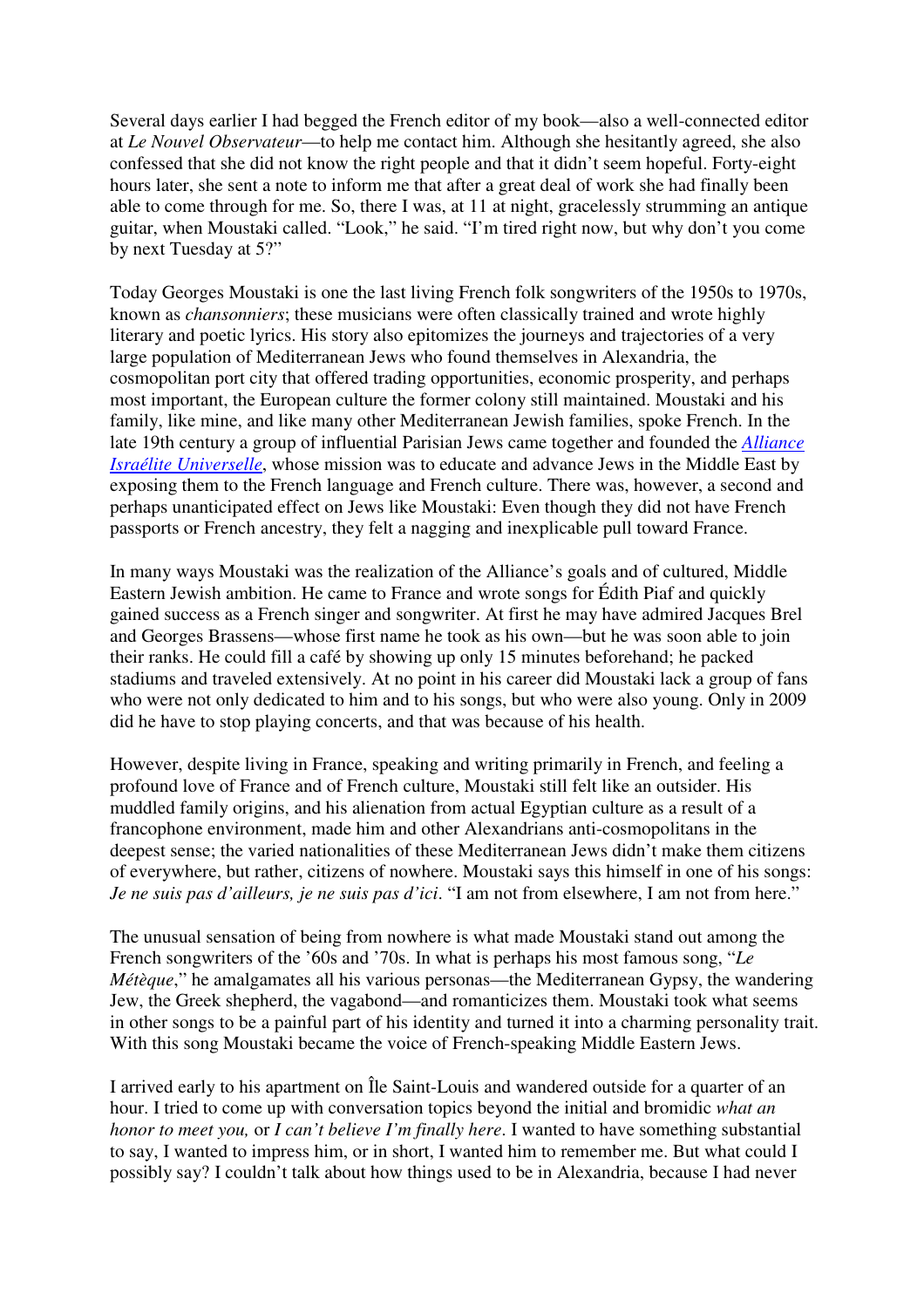even been to Egypt. I couldn't tell him a joke in Arabic the way my father or grandfather might have been able to. All I could think of was to ask if he had bought his bicycle at my great-grandfather's store, which was the biggest in Alexandria.

## "Do me a favor," he said. "Anything," I told him. He stopped to think, and finally spoke again: "Never, never, smoke. Promise me."

When I finally entered his apartment, his housekeeper told me he was very tired. He was hooked up to an extensive breathing apparatus—as I am sure were many other Gitanessmoking French musicians of his generation. Although he was sitting slouched over on his couch, which faced a large wall of windows through which you could see the Parisian skyline, I could tell that when standing he was a tall, even imposing person. His hair was white, but still as long as on his album covers, his eyes were the same grayish tint of my grandfathers'. His apartment was a real *atelier—*a studio, with countless guitars suspended on the walls, ouds and balalaikas leaning against pillars, stacks of scorebooks, and a black grand piano in the corner of the room near the window. The corridors were lined with works of art and also some of Moustaki's own paintings. "I have a show of my work in the summer," he said, on catching my eye canvassing the walls, as I took a seat with my back to the window.

Sitting before me was Georges Moustaki, the greatest Alexandrian, greater for Alexandrians even than Alexander himself. I was, quite simply, starstruck. "Would you like a coffee?" he asked me. My immediate reaction was to tell him I didn't drink coffee. But instead I paused. "You do, after all, want to have a coffee with me, don't you?" he repeated. Of course I did.

"Did you buy your bike at Yerouchalmi's shop in Alexandria?*"* I finally asked, at a loss for anything else to say. As it turned out he enthusiastically remembered the shop and had read my father's book. Moustaki spent a good deal of my visit telling me about being from Alexandria and how it had changed—a super-highway bridge was planted over the city's famous crescent-shaped coastal beach, and nobody spoke French there anymore. He wanted to make sure I knew what to expect in case I ever decided to go and see Alexandria for myself. He asked me questions about what I liked to do, my writing, how I learned to write, and what I planned to do with my time in Paris. Finally he told me about going to Brooklyn as a young musician to meet Henry Miller, whom he loved, and how seeing me, a writer in Paris coming to visit him, reminded him that finally his role with Miller had been reversed.

It was now his turn, he said, to be the tired mentor. Indeed he seemed fatigued, and his housekeeper came to check to see if his air supply was attached correctly. "Do me a favor," he said. "Anything," I told him. He stopped to think, and finally spoke again: "Never, never, smoke. Promise me."

Perhaps the Alexandrian in him saw in me a small portrait of this recent ancestry, a sliver of the old world mixed with the new. He wouldn't go on until I promised him that I would never smoke, and he finally gave me a warm, avuncular smile of approval. Then he told me what it was like coming to Paris and starting out as a piano-bar musician, and how one night after seeing Brassens play, his hobby became a passion. He told me about his friendship with Édith Piaf, and how he was responsible for writing "Milord," and that she helped promote him and push his name around Paris. He confessed that Gainsbourg was an ugly man and a terrible bore. He told me about Barbara, another French singer who was also a Jew and with whom Moustaki collaborated many times over the years. He explained to me that her personality on occasion seemed particularly dark, but that she was always tender.